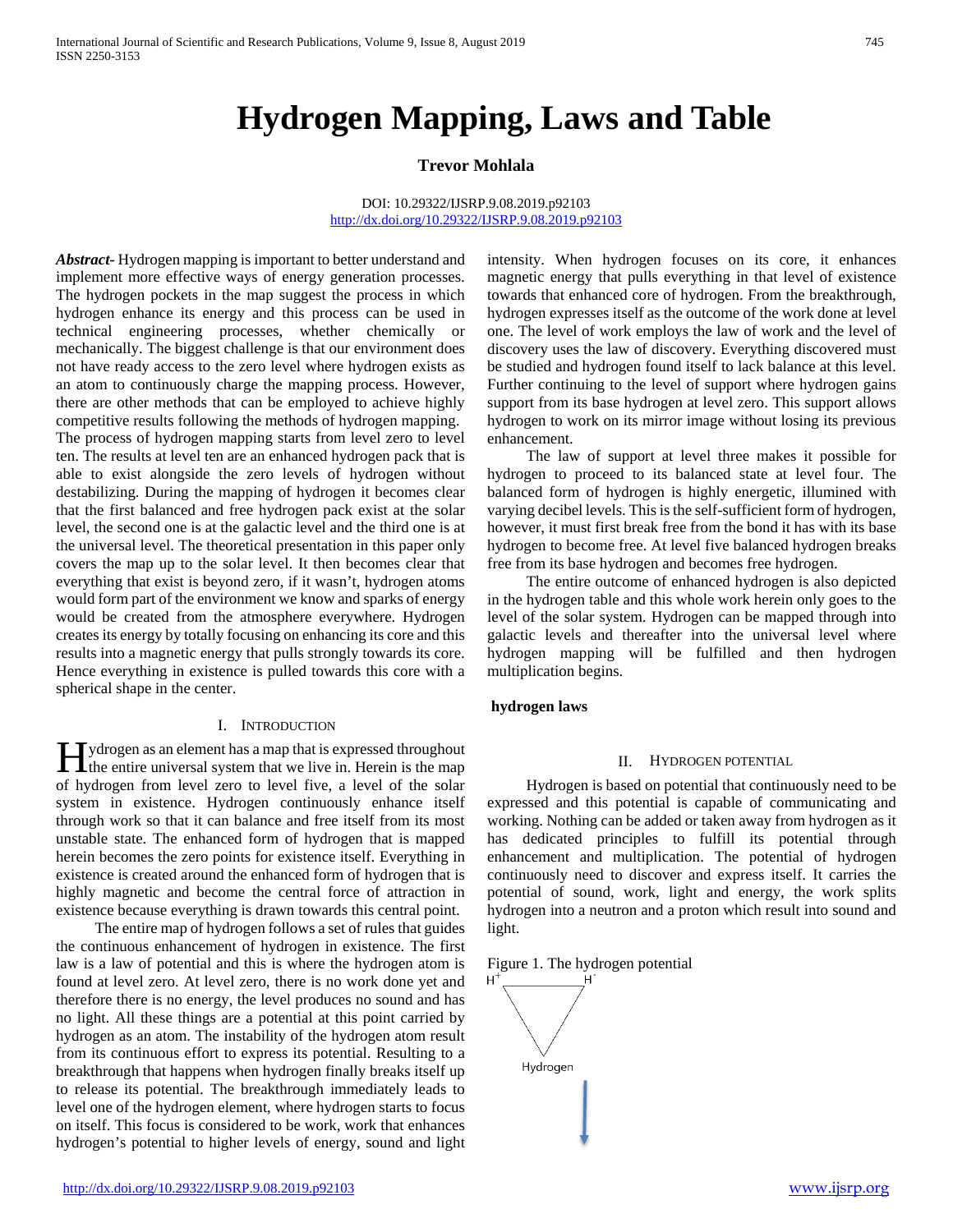## Hydrogen potential =  $4$

- 1. Work
- 2. Sound
- 3. Energy
- 4. Light

At this level Hydrogen equals four  $(H = 4)$ , the potential of Hydrogen is work that produces sound, energy and light (H+ and H<sup>-</sup>). Therefore at level zero  $(H = 1)$ , -meaning zero carries the potential to create charged energy levels. It is therefore the only level that seem tricky to understand because it remains the potential for every other energy level to be expressed.

# **The 1st law of hydrogen:** *Every Hydrogen atom carries the potential to work, release sound, light and enhance itself into energy.*

 **H = 4** shows that Hydrogen atoms unstable nature is caused by its potential to express itself, However this potential of hydrogen only exist at level zero. Level zero is the only point where there is no work, no sound and no energy, clarifying the fact that the hydrogen atom cannot be found at any other level but zero.

## III. HYDROGEN BREAKTHROUGH

 Hydrogen works first to enhance itself and during work, sound, light and energy is released. The working of hydrogen is the first step towards unleashing the full potential of hydrogen. So,  $H = H_1 - 1$ , the minus one means one is deducted from the base of the hydrogen atom's potential at level zero to enhance the expression of hydrogen at the first energy level.  $H_1$  is a representation of hydrogen beyond the potential level. A Hydrogen atom breaks itself into half (H<sup>+</sup> and H<sup>-</sup>) so that it can focus on expressing itself  $(H_1)$ .

For example: where  $H = H_1 - 1$ ,  $H_1$  is being enhanced by the breakdown of hydrogen which is considered a breakthrough in hydrogen mapping. The breakdown of  $H$  into  $H^+$  and  $H^-$  result into  $H^0$  which is = 1. So this 1 focuses on the hydrogen (H<sub>1</sub>) and enhances its energy going forward. This is how hydrogen works and express itself in the first energy level. So this energy level is based on work towards discovering a much more stable and balanced form of hydrogen.

Figure 2: Working of hydrogen



Where work equals one,  $H = H_1 - 1$ , because the very expression of work comes from the potential of hydrogen. Hydrogen works as it breaks itself down and focus more on itself. The work of hydrogen creates a system. Figure 3: Hydrogen system at level 1



 The split of hydrogen forms a system where it is able to focus on its core, a single hydrogen atom enhance it to a complete balanced state. This focus creates a magnetic force that pulls the system towards its core, thereby resulting on a strong magnetic field safe guarding the system.

# **The 2nd law of hydrogen:** *Hydrogen is the force doing work every time it potentially breakthrough.*

 The first law proves the creative ability of hydrogen is based on energy that is sourced from the enhancement of hydrogen itself during work. The energy field protecting the hydrogen system is a source of magnetic energy resulting from hydrogen work.

#### IV. HYDROGEN DISCOVERY

 Work leads to a discovery, a discovery that seeks to fulfill the need that was buried as potential to work because for the first time hydrogen has found itself in existence. For the first time at this level, existence has something to give back to the hydrogen atom for the whole work well done.



н

 It's time for this enhanced discovered hydrogen to give back to the Hydrogen at level zero and it can only give back in the way it received,  $H = H_1 + 1$ . Thus at this point Hydrogen is,  $H = (H_1 1) + (H_1 + 1)$  resulting onto  $H = 2H_1$ , so this is how creation found itself to be in existence.  $H = (H_1 - 1)$ , this was the breakthrough and  $H = (H_1 + 1)$  is the contribution back to the core.

Figure 4; Discovery of enhanced hydrogen<br>Work



 Hydrogen has now successfully enhanced itself from H to 2H1. The work and the discovery point of enhanced hydrogen start to show a workable map that can be followed to understand the creativity of hydrogen. Enhanced hydrogen grows its magnetic field and strengthens its energy field. However, this level of enhanced hydrogen is not balanced and more work must be done to reach a balanced state.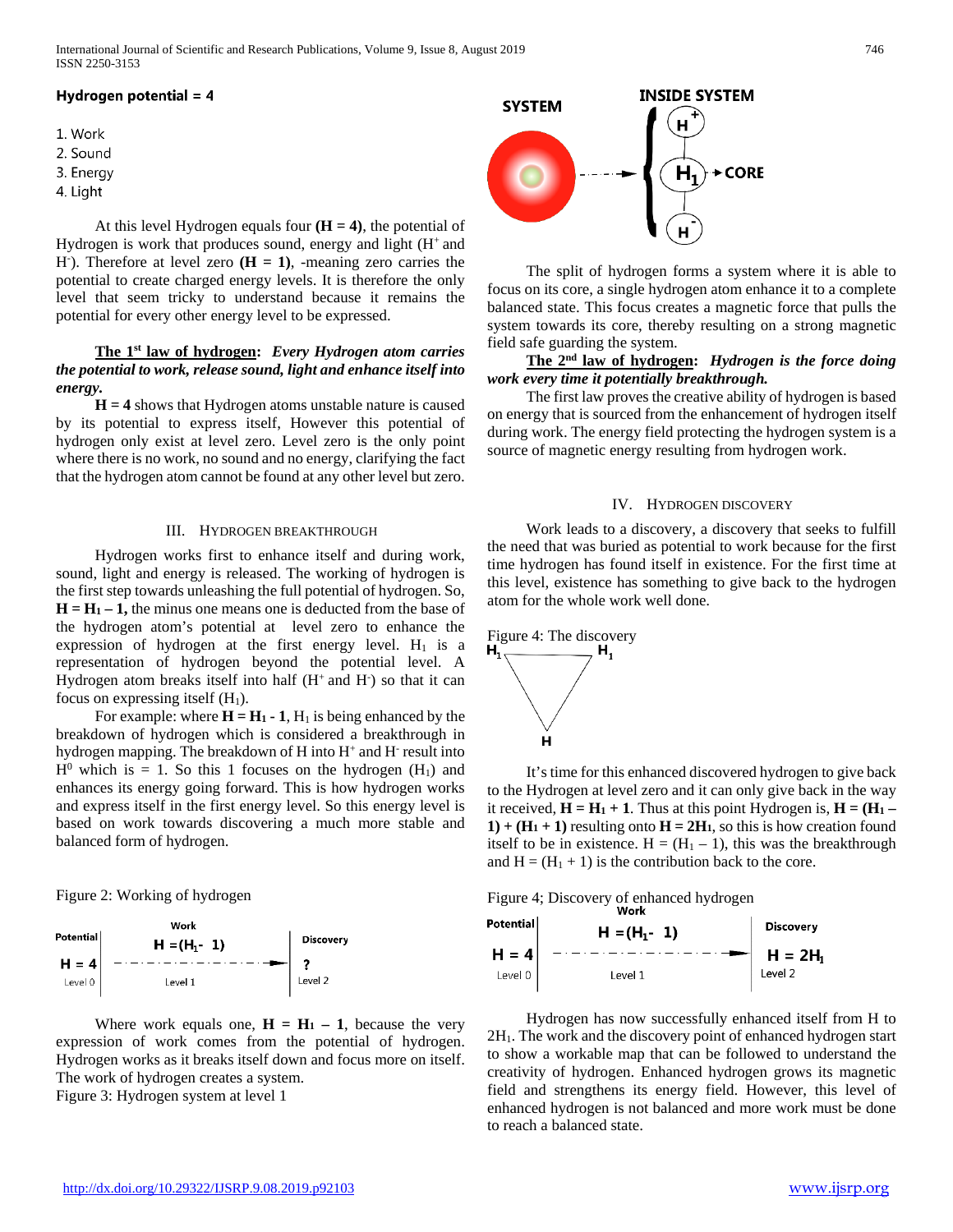

**The 3rd law of Hydrogen:** *For every work done, hydrogen is enhanced. The enhanced core equals the product of the work done.* 

 $H = H_1 - 1$  is always the input from the base hydrogen and  $H = H<sub>1</sub> + 1$  is contribution towards the base hydrogen. Hydrogen is proving to be self-sufficient and this allows it to continue enhancing itself to levels where it becomes free hydrogen.

#### V. HYDROGEN SUPPORT

 Upon discovering itself, hydrogen continues to be unfulfilled as it need to balance and gain its mirror image view. The work required for hydrogen to balance itself equals the work already done to discover it. However, hydrogen must support its discovery so that it can continue work and discover itself exactly the way it did before. So during the discovery of its mirror image, level zero provides total support for the already existing part of hydrogen discovered through enhancement work. Therefore, the discovery plus the potential come together temporarily. This enables hydrogen to work on itself again and advance to its fully independent state.



 Hydrogen support itself in this way so that it can continue working and enhancing itself. So the coming together of  $H = 4$  and  $H = 2H_1$  gives  $H = 2H_1 - 4$ , clearly representing the discovery with total support from level zero. The existing discovery receives total support because it worked and fulfilled the potential by giving back completely what it received. Now the discovery is totally capable of finding itself and balancing itself as it fuses its work resulting on  $H = H_1^2$ . So this zero point of total support is not the one creating but the discovery continues in a quest to fulfill the potential already known from zero.

 The work of hydrogen is always one and it produces energy that is  $H<sub>1</sub>$ , this energy is always focused on enhancing its core. So, Hydrogen equals work multiply by two energy system focusing on a specific core. Thus  $H = 1(H_1 \times H_1)$  resulting on  $H = H_1^2$ . The same applies during support enhancing the discovered hydrogen to a new level of expression.

Figure 7: Support systems (support in grey)<br> **INSIDE SYSTEM** 



 **The 4th law of hydrogen:** *for every enhanced discovery of hydrogen, equal and total support is provided by the base hydrogen.*

 This is how progress is gained through enhancement as hydrogen only concerns itself with progress, vital progress does not consume its own work. Support therefore exists for all enhanced discoveries to continue working and contributing to the hydrogen map.

## VI. HYDROGEN BALANCE

 At this point hydrogen has discovered its enhanced version twice, suggesting that it has achieved its mirror image and therefore aware of itself. The potential is now expressed twice and enhanced hydrogen has given back to the base hydrogen twice. It is a point of balance as every action has been totally reacted upon with equal force.

 The total work done by hydrogen: Before support, the discovery of enhanced hydrogen was found to be  $H = 2H_1$  and during support, the discovery of enhanced hydrogen is again achieved through work and it is  $H = 2H_1$ , so now the union of the two enhanced discoveries is  $H = 4H_1$ . This comes from,  $H = (H_1)$ **– 1) + (H1 + 1)** before support and **H = (H1 – 1) + (H1 + 1)** during support resulting on  $H = (H_1 - 1) + (H_1 + 1) + (H_1 - 1) + (H_1 + 1)$ which gives  $H = 4H_1$ .

Figure 8: Balanced hydrogen